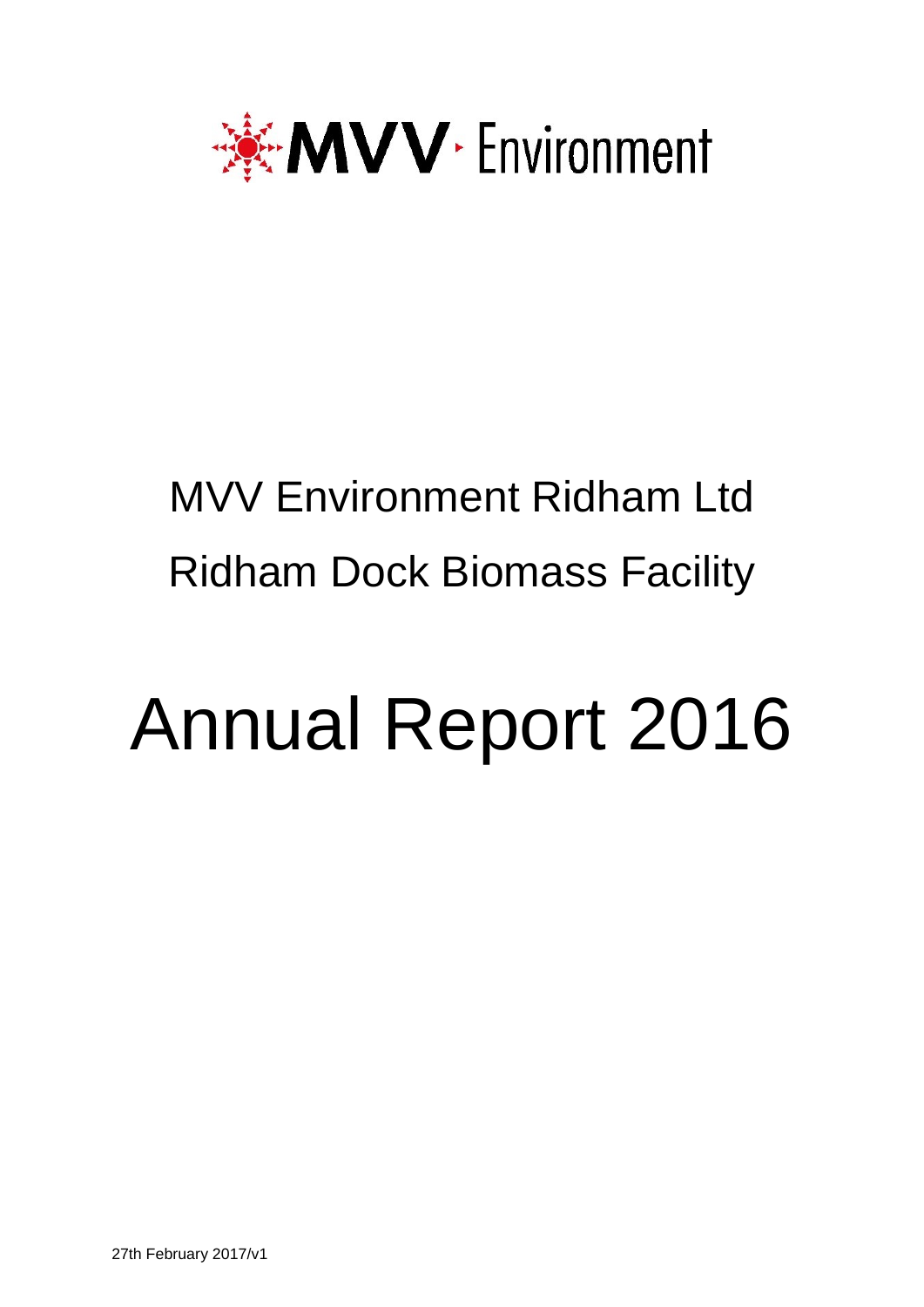

## **TABLE OF CONTENTS**

| 1              |       |                                                    |  |  |  |  |  |  |
|----------------|-------|----------------------------------------------------|--|--|--|--|--|--|
| $\mathbf{2}$   |       |                                                    |  |  |  |  |  |  |
| 2.1            |       |                                                    |  |  |  |  |  |  |
| $\overline{3}$ |       |                                                    |  |  |  |  |  |  |
| 3.1            |       |                                                    |  |  |  |  |  |  |
| 3.2            |       |                                                    |  |  |  |  |  |  |
|                | 3.2.1 |                                                    |  |  |  |  |  |  |
|                | 3.2.2 |                                                    |  |  |  |  |  |  |
| 3.3            |       |                                                    |  |  |  |  |  |  |
| 3.4            |       |                                                    |  |  |  |  |  |  |
|                | 3.4.1 | Continuous and Extractive Emissions Monitoring  11 |  |  |  |  |  |  |
|                | 3.4.2 |                                                    |  |  |  |  |  |  |
|                | 3.4.3 |                                                    |  |  |  |  |  |  |
|                | .344  |                                                    |  |  |  |  |  |  |
|                | 3.4.5 |                                                    |  |  |  |  |  |  |
|                | 3.4.6 |                                                    |  |  |  |  |  |  |
| 4              |       |                                                    |  |  |  |  |  |  |
| 5              |       |                                                    |  |  |  |  |  |  |

### **LIST OF TABLES**

- Table 1: Operational details
- Table 2: Performance Parameters
- Table 3: Frequency of Measured Emissions
- Table 4: Quarterly Extractive Testing Results
- Table 5: Annual Mass Emissions
- Table 6: Facility Compliance Summary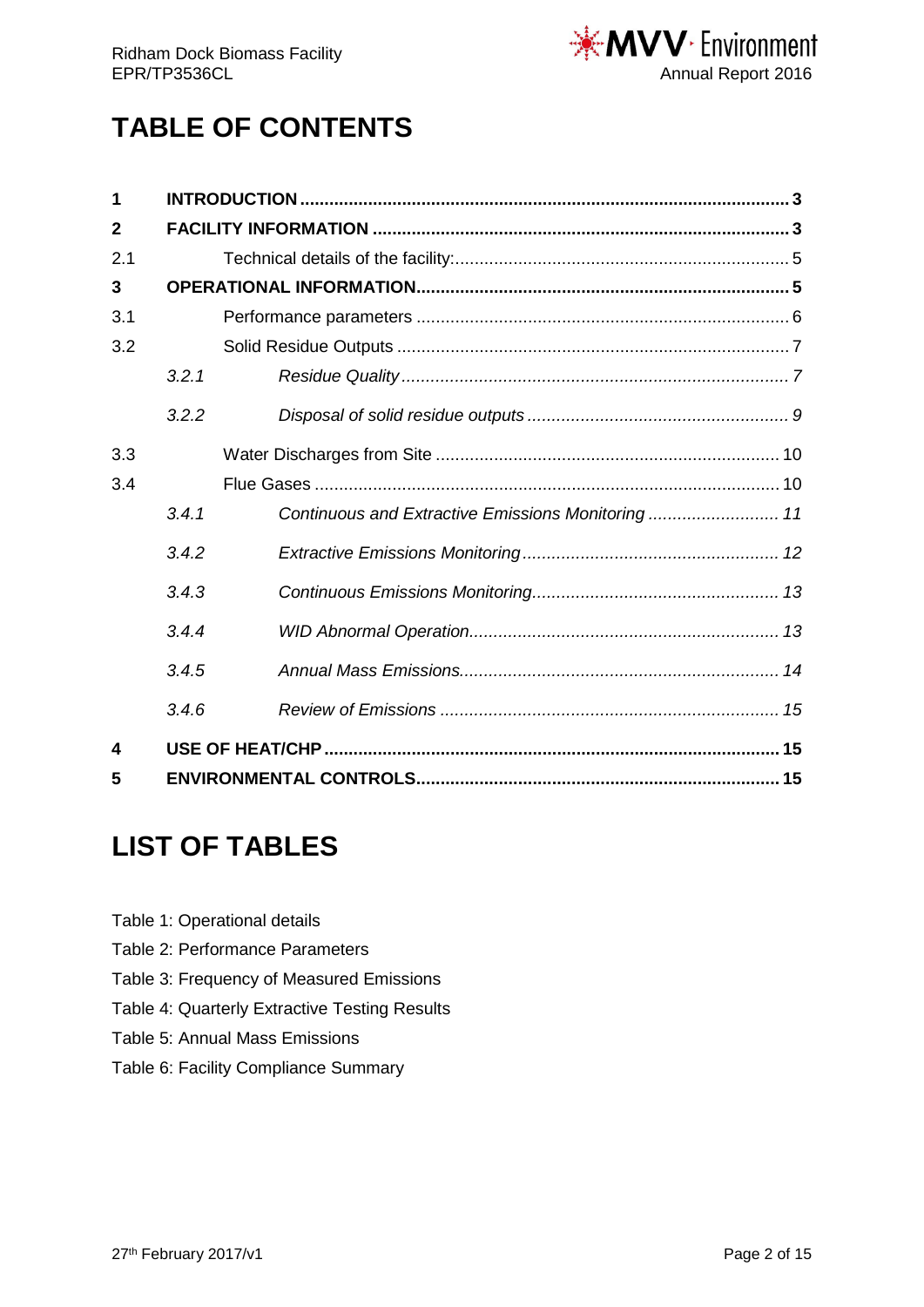

#### <span id="page-2-0"></span>**1 INTRODUCTION**

This document provides the Annual Report for MVV Environment Ridham Dock Biomass Facility and has been submitted in accordance with the requirements of Condition 4.2.2 and Schedule 4 – Table S4.1 Reporting of Monitoring data, specifically 'Functioning and monitoring of the incineration plant as required by condition 4.2.2' of Ridham Dock Biomass Facility's Environmental Permit EPR/TP3536CL.

Permit Condition 4.2.2 requires the operator to provide;

*Report or reports on the performance of the activities over the previous year shall be submitted to the Environment Agency by 31 January (or other date agreed in writing by the Environment Agency) each year. The report(s) shall include as a minimum:*

- *(a) a review of the results of the monitoring and assessment carried out in accordance with the permit including an interpretive review of that data;*
- *(b) the annual production/ treatment data set out in schedule 4 table S4.2;*
- *(c) the performance parameters set out in schedule 4 table 4.3 using the forms specified in table S4.4 of that schedule;*
- *(d) the functioning and monitoring of the incineration plant in a format agreed with the Environment Agency. The report shall, as a minimum requirement, (as required by Article 12(2) of the Waste Incineration Directive) give an account of the running of the process and the emissions into air and water compared with the emission standards in the WID.'*

This report is being submitted after the  $31<sup>st</sup>$  January following agreement with the site's Environment Agency Officer (Jolanta Diver).

In the absence of an EA template (which is understood to be in production), this report has been draft to a structure previous submitted, and approved at other similar facilities.

| <b>OPERATOR</b>          | <b>MVV Environment Ridham Ltd</b>   |
|--------------------------|-------------------------------------|
| <b>NAME OF FACILITY</b>  | <b>Ridham Dock Biomass Facility</b> |
| <b>EPR PERMIT NUMBER</b> | EPR/TP3536CL                        |
| <b>FACILITY ADDRESS</b>  | Ridham Dock,                        |
|                          | Sittingbourne,                      |
|                          | Kent,                               |
|                          | ME98SR                              |
| <b>TELEPHONE NUMBER</b>  | 01795 342150                        |

#### <span id="page-2-1"></span>**2 FACILITY INFORMATION**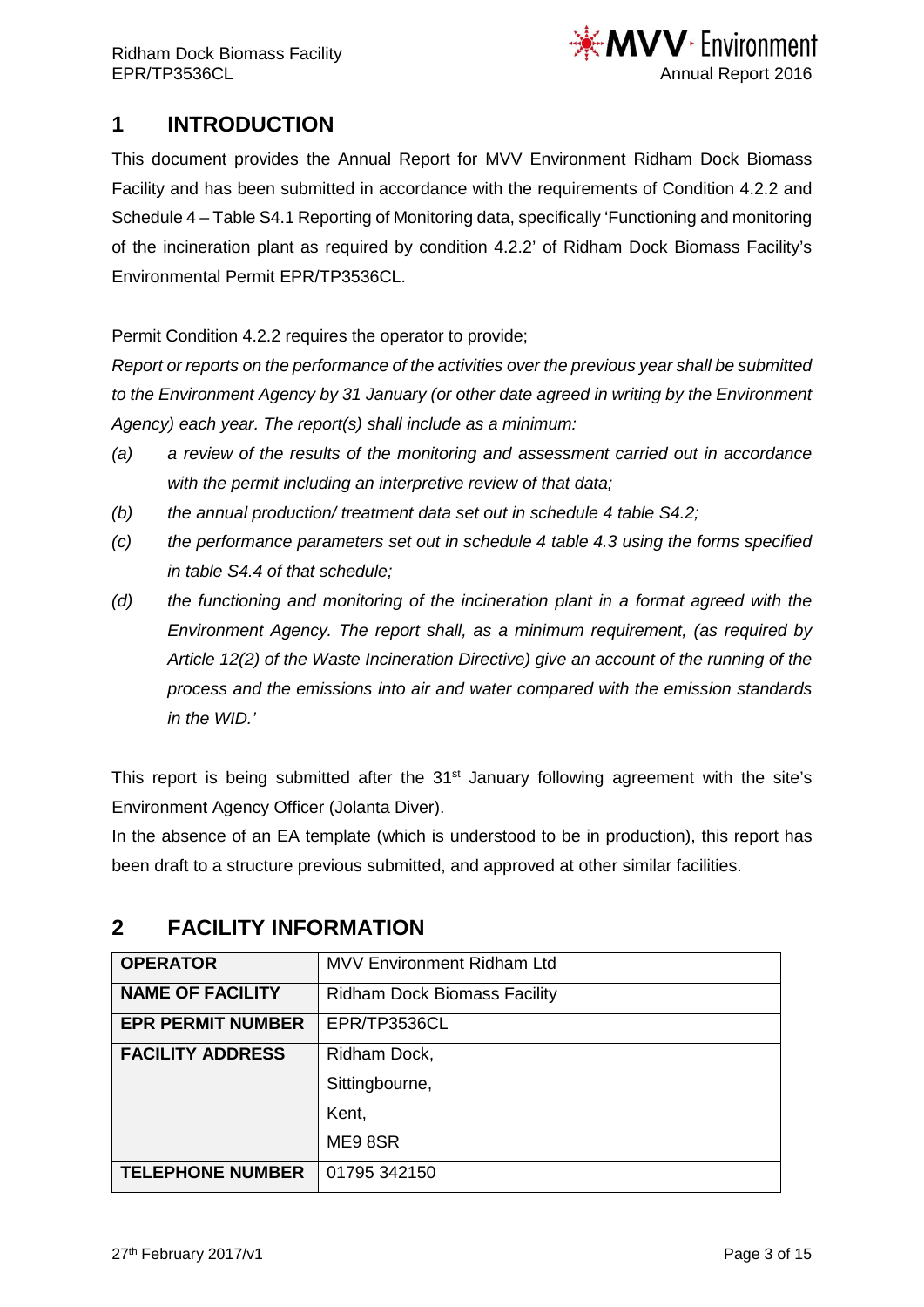

Development of the Ridham combined heat and power (CHP) biomass facility commenced in January 2012 and construction was completed in 2014. Commissioning was undertaken in two stages with the optimisation phase commencing once the commissioning two stages had been completed.

The cold commissioning stage covered the powering of electrical systems and other elements of the process, such as motors and drives, first distinct, and then coupled accordingly. This was to ascertain aspects such as functionality, correct voltages, control valve operation, insulation resistance, emergency stop effectiveness, reliability and calibration.

The hot commissioning stage commenced on the 1st December 2014 and was scheduled to conclude on the 25<sup>th</sup> May 2015 however a series of delays were encountered, resulting in the commissioning period being extended to the 15<sup>th</sup> September 2015.

Throughout the hot commissioning process a series of tests were undertaken on the facility to gradually increase the load, and transferring from use of fuel oils to biomass, to ensure it was performing as intended and to optimise the process up to full load.

The facility specialises in the generation of energy from renewable biomass sources. The Facility is the second in the UK built by MVV Umwelt of Germany who have extensive experience of waste management over the last 50 years.

The biomass facility is designed to process around 172,000 tonnes per annum of waste wood from various sources with a net electrical capacity of 23 megawatts.

The facility is capable of generating approximately 188 million kilowatt-hours of electrical energy, heat energy from the CHP process is typically used in district heating systems and as process steam for industrial purposes, though this element is currently not developed.

The fuel consists of old and used wood (processed wood and wood with slight to medium contamination such as chipboard, fibreboard and old furniture, and wood from building sites and demolished buildings) from the surrounding region. These types of wood usually cannot be re-used and have largely been exported to the continent for use in similar energy from waste facilities.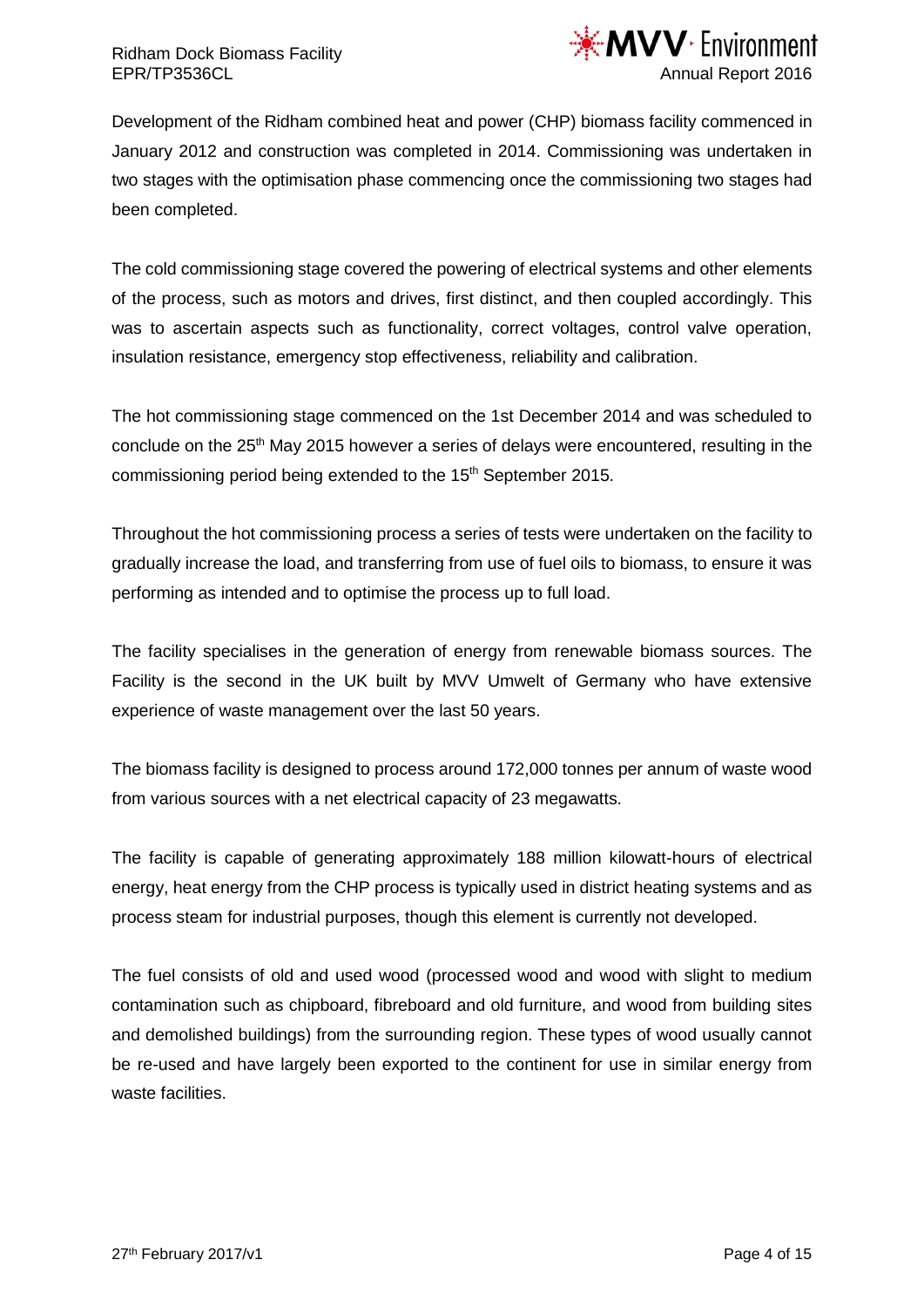

Biomass is an important part of a global clean power generation solution and biomass power plants divert non – recyclable wood waste away from landfills in order to reduce atmospheric release of methane and potent greenhouse gas.

#### <span id="page-4-0"></span>**2.1 Technical details of the facility:**

- o Maximum Permitted throughput 181,800 tonnes per annum with a blended calorific value of 10-16MJ/kg
- o Feedstock storage capacity 6000t
- o Flue gas treatment urea, lime and activated carbon followed by needle felt filter bags, discharging via a 90-metre-high stack with a diameter of 1.95m
- o Energy produced Design gross generating capacity is 25MW
- o Steam output At present there are no steam outputs from the facility.

The Ridham Dock biomass facility provides a sustainable alternative the landfilling of waste wood which cannot be otherwise recycled.

The facility is regulated by the Environment Agency and operates in accordance with an integrated management system which is externally certified by a UKAS accredited assessment body (DEKRA/AFNOR) in compliance with the following standards:

o ISO 9001

- o ISO 14001,
- o BS OHAS 18001
- o ISO 50001

#### <span id="page-4-1"></span>**3 OPERATIONAL INFORMATION**

The facility commenced operation in September 2015. Prior to August 2016 unplanned shutdowns lead to intermittent operation. Investigations were undertaken and issues identified, primarily relating to the evaporator which forms part of the boiler system. As a result improvements were identified, and modifications were carried out during a planned annual outage between the 16<sup>th</sup> May 2016 and the 10<sup>th</sup> June 2016.

Since August 2016 the availability of the facility has been significantly improved and has been running as scheduled.

Detailed below in Table 1 is the annual production / treatment data in accordance with condition 4.2 and as set out in Schedule 4, Table S4.2 of the Environmental Permit.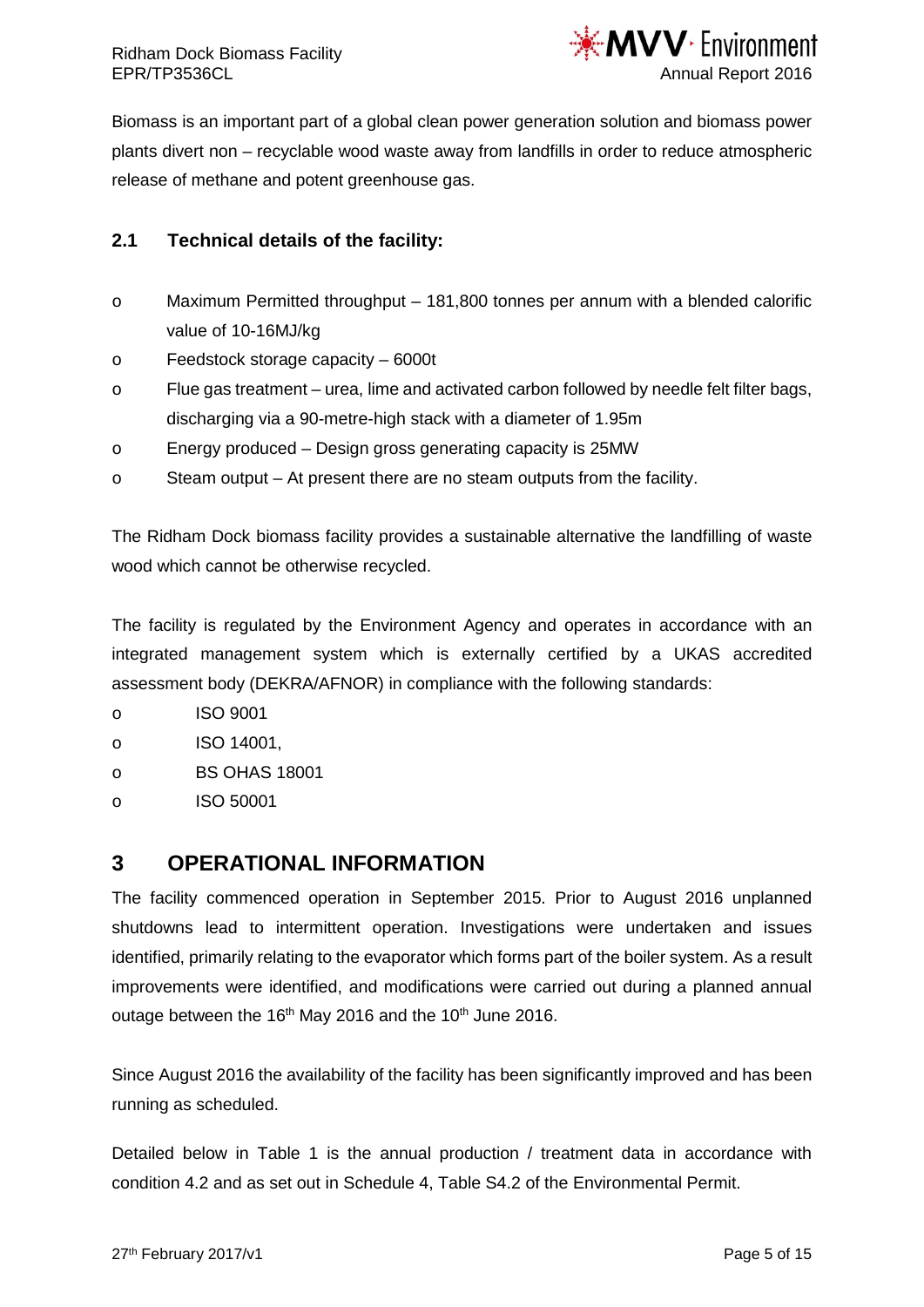

#### **Table 1 : Operational Details**

| <b>Operational hours</b>                | 6740     | Hours         |
|-----------------------------------------|----------|---------------|
| Total Waste Accepted on site            | 141026   | Tonnes        |
| Total Waste Incinerated                 | 141026   | <b>Tonnes</b> |
| <b>Electrical Energy produced</b>       | 171542.8 | <b>MWhrs</b>  |
| <b>Electricity Energy exported</b>      | 148078.3 | <b>MWhrs</b>  |
| Thermal Energy produced                 | 502075.8 | <b>MWhrs</b>  |
| Waste heat utilised by the installation | 0        | <b>MWhrs</b>  |
| Waste Heat utilised off site            | 0        | <b>MWhrs</b>  |

#### <span id="page-5-0"></span>**3.1 Performance parameters**

Detailed below in Table 2 is the performance parameters in accordance with condition 4.2 and as set out in Schedule 4, Table 4.3 of the Environmental Permit.

In the EA Compliance Assessment Report (CAR) dated 9<sup>th</sup> January 2017 it was confirmed that performance parameters could be reported *per tonne of waste incinerated (gross weight – as received)* rather than *per tonne of waste incinerated (dry basis)*.

#### **Table 2 : Performance Parameters**

| <b>Parameter</b>                                                           | Q <sub>1</sub> | Q <sub>2</sub> | Q3     | Q <sub>4</sub> | <b>Units</b>         |
|----------------------------------------------------------------------------|----------------|----------------|--------|----------------|----------------------|
| Waste incinerated<br>(gross weight)                                        | 39474          | 22342          | 32593  | 46617          | tonnes               |
| Electrical energy<br>exported by the<br>installation                       | 1017           | 1062.5         | 1034   | 1088.61        | kWhrs/t <sup>1</sup> |
| Electrical energy<br>imported by the<br>installation                       | 63.2           | 36.91          | 30.41  | 8.23           | kWhrs/t <sup>1</sup> |
| Electrical energy<br>used by the<br>installation                           | 169            | 151.7          | 137.96 | 114.8          | kWhrs/t <sup>1</sup> |
| <b>Heat Steam</b><br>exported, imported<br>and used by the<br>installation | $\Omega$       | 0              | 0      | $\overline{0}$ | kWhrs/t <sup>1</sup> |

<span id="page-5-1"></span> <sup>1</sup> Specific Per tonne of waste wood incinerated (gross weight – as received).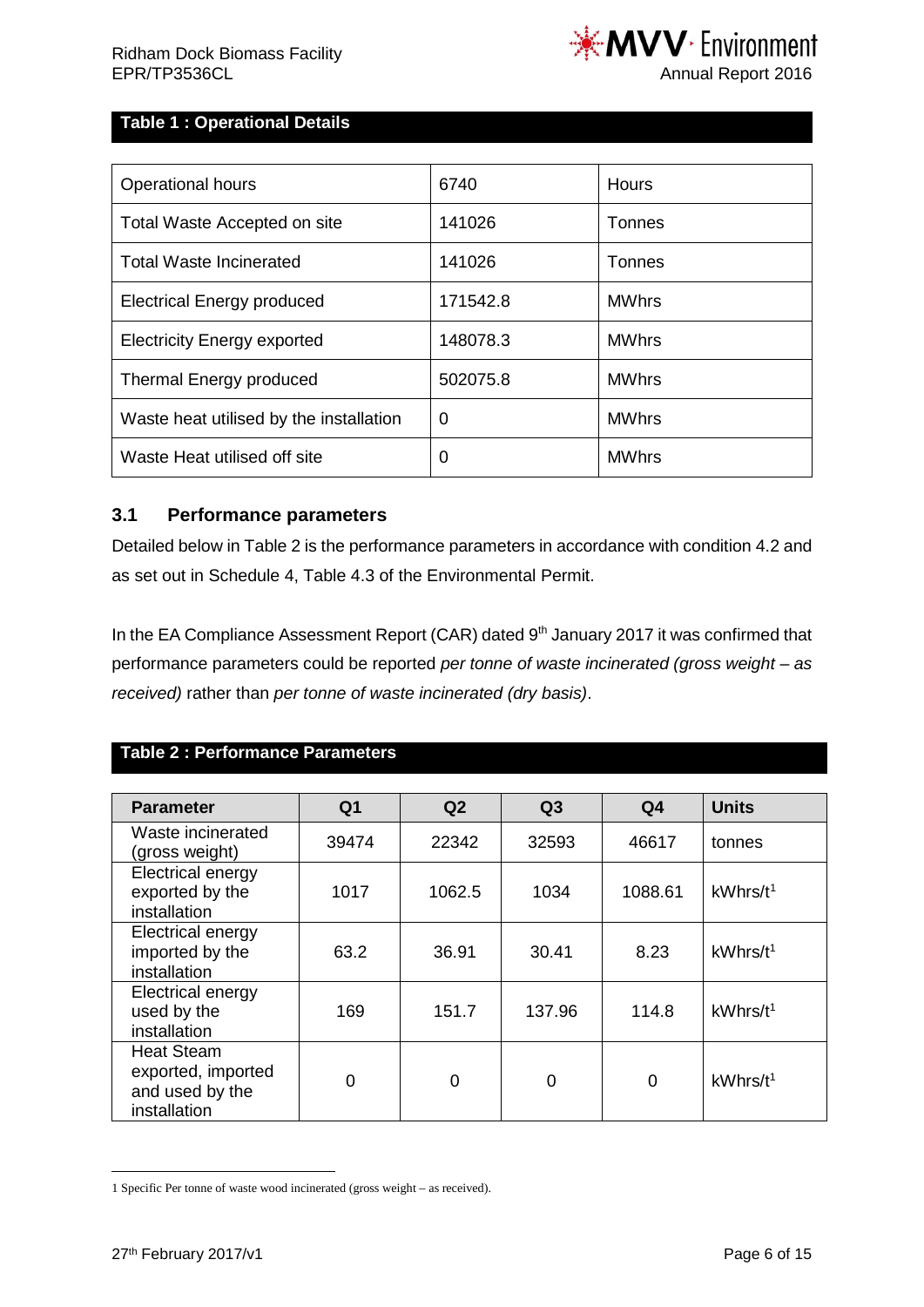

Annual Report 2016

| <b>Parameter</b>                                   | Q <sub>1</sub> | Q2          | Q <sub>3</sub> | Q4          | <b>Units</b>                                                         |
|----------------------------------------------------|----------------|-------------|----------------|-------------|----------------------------------------------------------------------|
| Light fuel oil<br>consumption                      | 4.7            | 11          | 5.11           | 1.05        | Kgs/t <sup>1</sup>                                                   |
| Mass of bottom<br>ash/boiler ash<br>56<br>produced |                | 56          | 46             | 49          | Kgs/t <sup>1</sup>                                                   |
| Mass of APC<br>residues produced                   | 12.8           | 13.2        | 9.41           | 10.9        | Kgs/t <sup>1</sup>                                                   |
| Mass of Other solid<br>residues produced           | 4.73           | 5.7         | 4.84           | 3.94        | Kgs/t <sup>1</sup>                                                   |
| Solid Urea<br>consumption                          | 1.8            | 1.53        | 1.46           | 1.59        | Kgs/t <sup>1</sup>                                                   |
| Activated carbon<br>consumption                    | 0.28           | 0.29        | 0.27           | 0.28        | Kgs/t <sup>1</sup>                                                   |
| Total sodium<br>bicarbonate/lime<br>Consumption    | 3.43           | 3.85        | 2.81           | 2.5         | $K$ gs/t <sup>1</sup>                                                |
| Water consumption                                  | 25             | 34          | 25.5           | 17          | Litres/ $t^1$                                                        |
|                                                    | 0              | $\mathbf 0$ | 0              | $\mathbf 0$ | No of<br>occasions                                                   |
| Periods of WID<br>abnormal operation               | 0              | 0           | $\mathbf 0$    | $\mathbf 0$ | Cumulative<br>hours for<br>current<br>calendar year<br>for each line |

#### <span id="page-6-0"></span>**3.2 Solid Residue Outputs**

#### <span id="page-6-1"></span>*3.2.1 Residue Quality*

Residue quality is monitored in accordance with condition 3.5 and the parameters detailed in Schedule 3, Table S3.4 of the Environmental Permit. Data is reported monthly in the first year of operation and subsequently quarterly in accordance with the reporting period schedule detailed in Schedule 4, Table 4.1.

During an internal reporting review, gaps in data sets were identified and it was proposed in an email to the Environment Agency on 1<sup>st</sup> of February 2017 that monthly monitoring, and reporting, continue in order to ensure a complete data set for Incinerator Bottom Ash (IBA) and Air Pollution Control residues (APCr) residue quality is provided.

Loss on ignition (LOI) results for IBA identified one instance where levels exceeded the <5% limit set in Schedule 3, Table 3.4 of the Environmental Permit, with a result of 5.18% noted in February 2016. This information was discussed with operational staff at the time and improvements to grate control & combustion air distribution were made. The operator is confident that improvements to operations now ensure compliance in this regard. This is borne out by subsequent analysis results.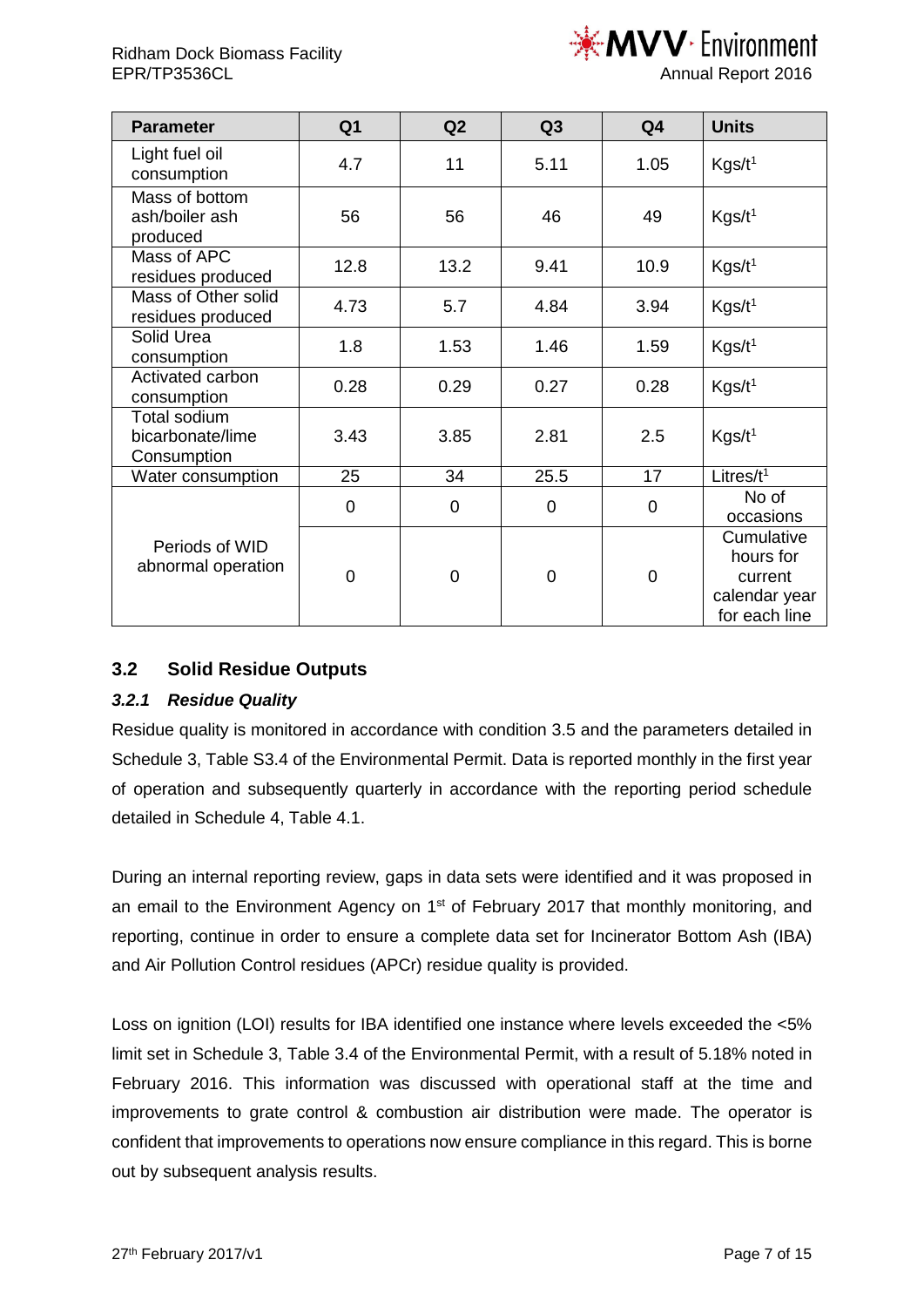

Due to an administrative error this was not reported to the Environment Agency at the time. Training and improvements to the internal reporting system have been made, to ensure that the Environment Agency will be made aware of any future breaches in accordance with condition 4.3.1.

IBA and APC residues were monitored throughout 2016 for the following metals;

- Antimony
- Cadmium
- Thallium
- **Mercury**
- Lead
- Chromium
- Copper
- **Manganese**
- Nickel
- Arsenic
- Cobalt
- Vanadium
- Zinc

During May 2016 the facility underwent a shutdown period which, due to a lack of residues being generated from incineration process, meant solid residue outputs were not sampled. Routine sampling recommenced upon commencement of operations in June 2016.

Due to communication issues with the laboratory carrying out the analysis of solid residue outputs, analysis of dioxins/furans and dioxin-like PCBs in IBA did not commence until April 2016, and for APCr from July 2016 onwards.

As previously mentioned in order to ensure complete data sets are available, MVV Ridham Ltd have proposed to continue the monthly sampling schedule until at least July 2017.

Improvements have been made to the system for sampling, analysis and recording of samples and going forward all parameters will be monitored.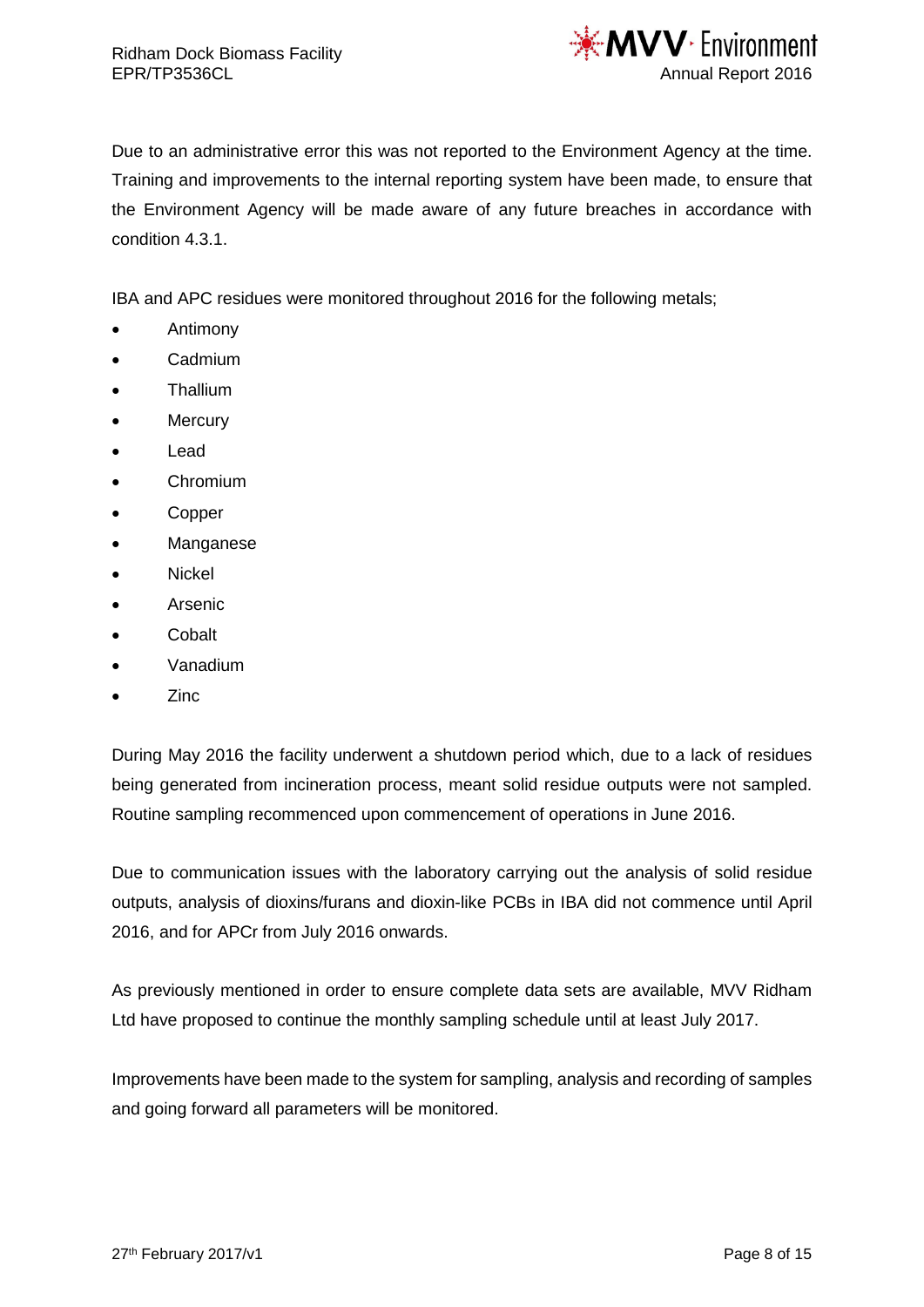

#### <span id="page-8-0"></span>*3.2.2 Disposal of solid residue outputs*

Incinerator Bottom Ash (IBA) is currently transported to Whitemoss Hazardous Landfill (EPR/DP3639LM) located in Skelmersdale, Lancashire. Prior to this IBA was disposed of at Augean's East Northants Resource Management Facility, Stamford Road, Kings Cliffe PE8 6XX.

Trial loads of IBA were transported to Whitemoss Hazardous Landfill on the 2<sup>nd</sup> March 2016 with disposal at both the Augean site and the Whitemoss site. As part of the due diligence process, disposal at the two sites continued for approximately 1 month. Following a compliance visit to the Whitemoss, the decision was made to send all IBA for disposal at the Whitemoss site from the end of April 2016.

Augean East Northants Resource Management Facility Stamford Road Kings Cliffe PE8 6XX, was used to dispose of a total of 11 loads over the 2016 Christmas period due to disposal availability. The disposal of IBA at the Whitemoss hazardous landfill recommenced in 2017.

All IBA removed from site is currently consigned as hazardous waste and undergoes a Hazard Assessment carried out by WRc in order to classify the residue correctly.

A total of 7217 tonnes of IBA were removed from site in 2016[2](#page-8-1)

The fine particulate matter, known as Air Pollution Control Residue (APCr), is removed from the process and stored in sealed silos ready for collection. The APCr is sent to Augean's King's Cliffe site located in Peterborough, where it is stabilised before final disposal in the landfill.

All APCr removed from site is currently consigned as hazardous waste and undergoes a Hazard Assessment carried out by WRc in order to classify the residue correctly.

A total of 1606 tonnes of APCr were removed from site in 2016<sup>2</sup>.

During 2016 a total of 10613<sup>2</sup> tonnes of other residues e.g. metals (pre and post combustion), office waste, construction waste, turbine control oils, yard water, glycol were also removed from site. The bulk of this (8154 tonnes relates to the off-site disposal of process water from the decant. pit, the emergency discharge from which is covered by emission point W2).

<span id="page-8-1"></span> <sup>2</sup> From submitted quarterly waste returns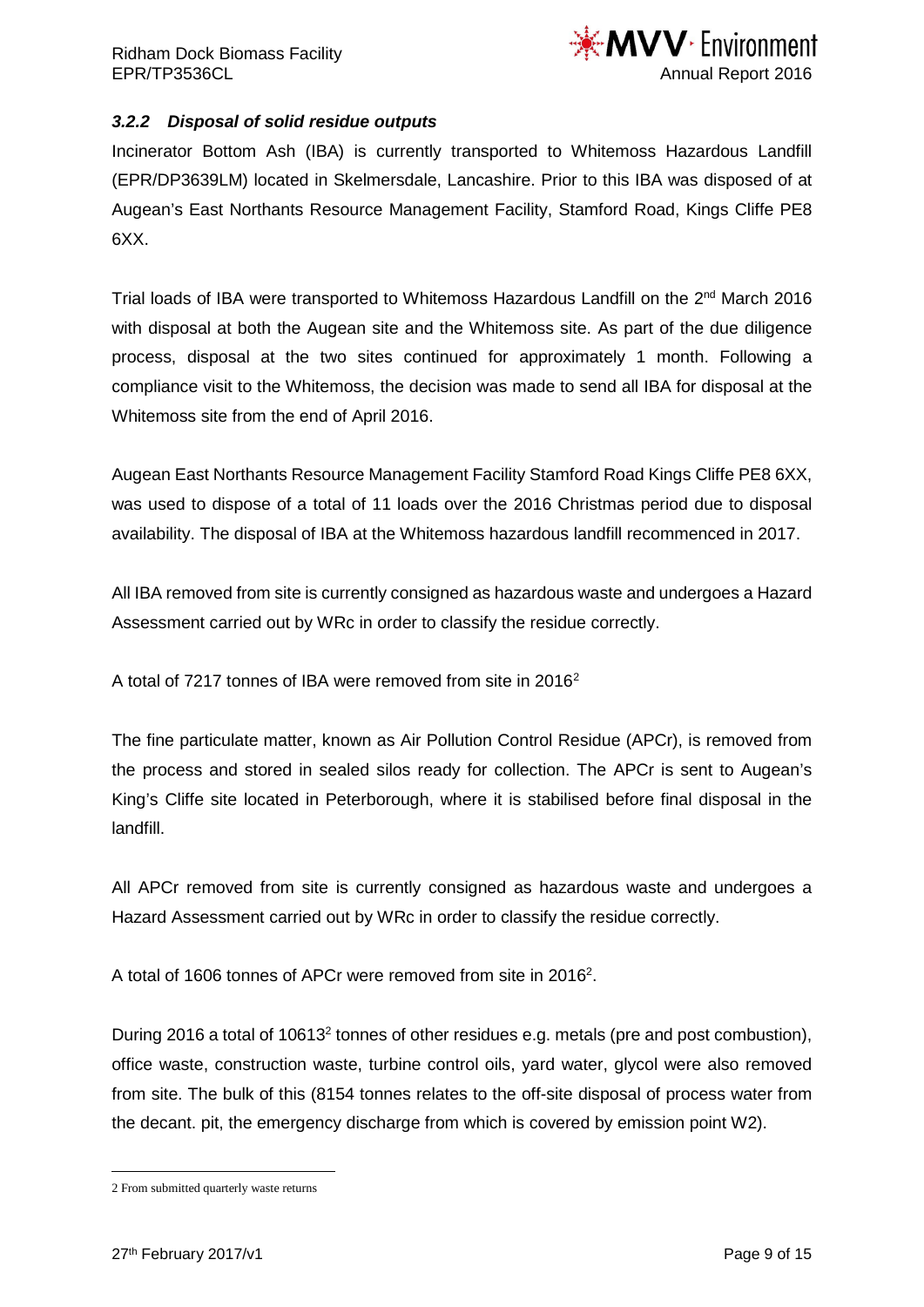

In line with MVV Environment Ridham's corporate responsibility, Duty of Care audits are conducted.

#### <span id="page-9-0"></span>**3.3 Water Discharges from Site**

Condition 3.5, Schedule 3, Table 3.2 of the Environmental Permit identifies the point source emissions to water which must be monitored and the relevant monitoring requirements. At discharge point W2 (discharge to east side ditch) neutralised process water can be discharged. The neutralisation sequence ensures that the pH of the discharge is always within the pH limits (between 6 and 9) identified in Table S3.2.

This emission source is the subject of an environmental permit variation application to align the facility's 'as built' design intention with those authorised by its environmental permit. In the interim, treated effluent from the demineralisation and treated site surface waters are being tankered off-site to an authorised treatment facility.

During a review of the monitoring technology improvements were identified and a flow meter installed in addition to the pH probe. The current DCS system used to record data from monitoring events is being reviewed and improvements are to be made.

Given that the permit is currently subject to variation in relation to discharge points, and monitoring thereof, the operator is liaising with the Environment Officer to confirm monitoring and reporting requirements in the interim.

#### <span id="page-9-1"></span>**3.4 Flue Gases**

All gaseous emissions generated during the combustion process pass through a comprehensively designed flue gas cleaning process, which begins in the boiler itself where optimum combustion conditions are maintained and solid urea is added to treat oxides of nitrogen.

Gases exit the boiler into the cyclone where they are cooled prior to entering the flue gas cleaning system. Lime is injected to neutralise acid gases and activated carbon is added to remove metals and dioxins, and finally gases pass through the bag filter house to complete reaction and remove any remaining particulates. The cleaned gases are finally released into the atmosphere through the stack.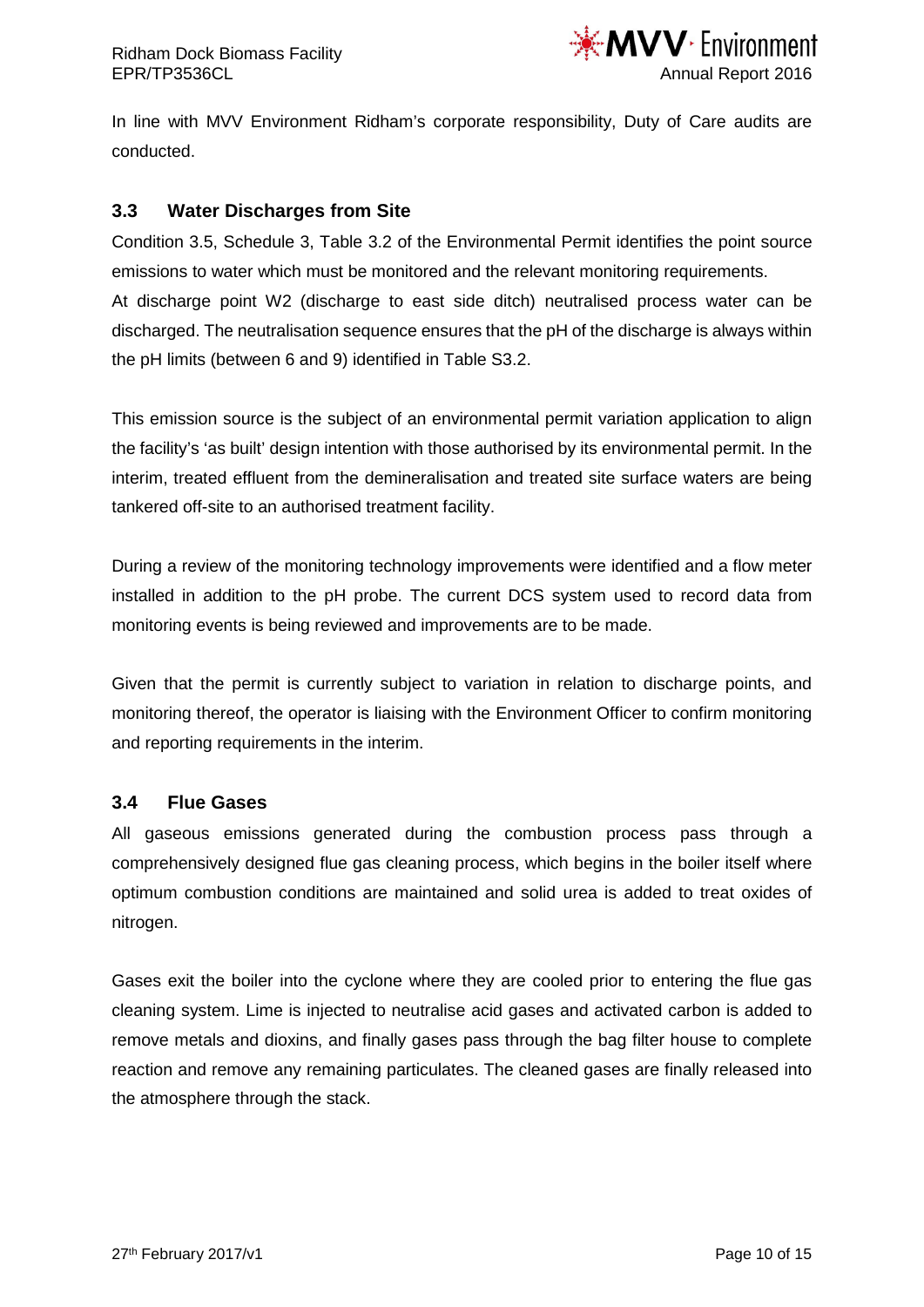

In compliance with the WID and EPR Permit requirements, the flue gases are continuously monitored, for specific parameters, using MCERTS accredited equipment.

In addition to the Continuous Emissions Monitoring System (CEMS), an extractive sampling campaign is undertaken quarterly by an approved service supplier. The organisation used for analysis and monitoring are accredited by the United Kingdom Accreditation Service (UKAS) and the Environment Agency's Monitoring Certification Scheme (MCERTS).

#### <span id="page-10-0"></span>*3.4.1 Continuous and Extractive Emissions Monitoring*

The parameters measured and the frequency of monitoring are carried out in accordance with Condition 3.5, Schedule 3, Table S3.1, and reported as set out in Table S4.1

| <b>Parameter</b>                                                             | <b>Frequency</b>  |           |         |             |             |  |  |  |
|------------------------------------------------------------------------------|-------------------|-----------|---------|-------------|-------------|--|--|--|
|                                                                              | <b>Continuous</b> | Jan - Mar | Apr-Jun | July - Sept | $Oct - Dec$ |  |  |  |
|                                                                              |                   | (Q1)      | (Q2)    | (Q3)        | (Q4)        |  |  |  |
| <b>Particulate Matter</b>                                                    |                   |           |         |             |             |  |  |  |
| <b>TOC</b>                                                                   |                   |           |         |             |             |  |  |  |
| Hydrogen<br>Chloride                                                         |                   |           |         |             |             |  |  |  |
| Hydrogen<br>Fluoride                                                         |                   |           |         |             |             |  |  |  |
| Carbon Monoxide                                                              |                   |           |         |             |             |  |  |  |
| <b>Sulphur Dioxide</b>                                                       |                   |           |         |             |             |  |  |  |
| Oxides<br>of<br>Nitrogen (NO and<br>NO <sub>2</sub> expressed<br>as $NO2$    |                   |           |         |             |             |  |  |  |
| Cadmium<br>&<br>thallium and their<br>compounds<br>(total)                   |                   |           |         |             |             |  |  |  |
| Mercury and<br>its<br>compounds                                              |                   |           |         |             |             |  |  |  |
| Sb, As, Pb, Cr,<br>Co, Cu, Mn, Ni<br>and V and their<br>compounds<br>(total) |                   |           |         |             |             |  |  |  |
| Ammonia (NH <sub>3</sub> )                                                   |                   |           |         |             |             |  |  |  |
| <b>Nitrous</b><br>Oxide<br>$(N_2O)$                                          |                   |           |         |             |             |  |  |  |

#### **Table 3: Frequency of Measured Emissions in 2016**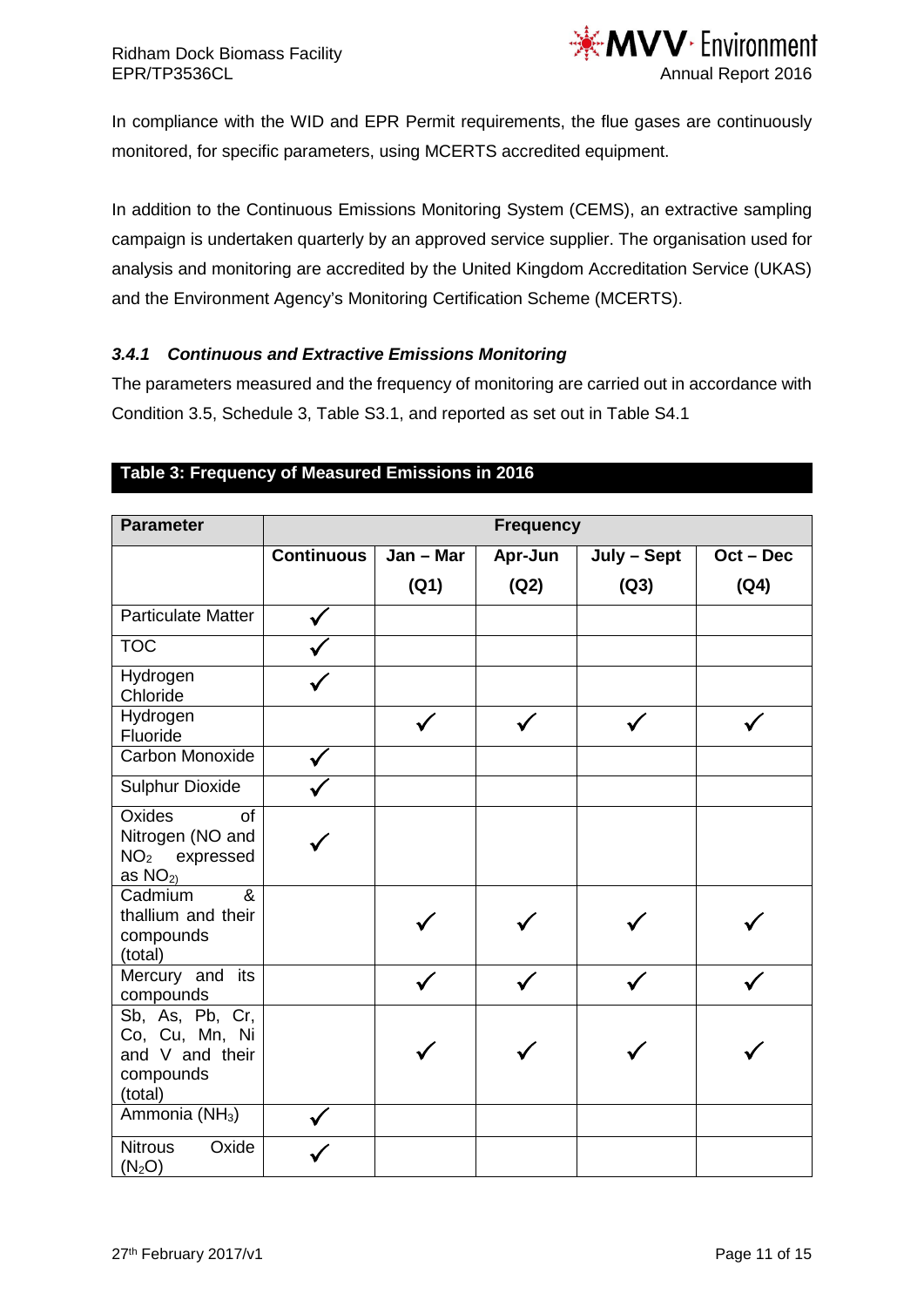

Annual Report 2016

| <b>Parameter</b>                        | <b>Frequency</b>  |           |         |             |             |  |  |
|-----------------------------------------|-------------------|-----------|---------|-------------|-------------|--|--|
|                                         | <b>Continuous</b> | Jan – Mar | Apr-Jun | July - Sept | $Oct - Dec$ |  |  |
|                                         |                   | (Q1)      | (Q2)    | (Q3)        | (Q4)        |  |  |
| <b>Dioxins</b><br>and<br>Furans (I-TEQ) |                   |           |         |             |             |  |  |
| Dioxin-like PCBs                        |                   |           |         |             |             |  |  |
| <b>PAHs</b>                             |                   |           |         |             |             |  |  |

The results of the quarterly extractive campaign, in comparison to Permitted limits are summarised in Table 4.

#### <span id="page-11-0"></span>*3.4.2 Extractive Emissions Monitoring*

#### **Table 4: Quarterly Extractive Testing Results**

| <b>Parameter</b>                                                | <b>Unit</b>             | $Jan - Mar$ | Apr-Jun        | July - Sept | $Oct - Dec$ | <b>Emission</b>     |
|-----------------------------------------------------------------|-------------------------|-------------|----------------|-------------|-------------|---------------------|
|                                                                 |                         | (Q1)        | (Q2)           | (Q3)        | (Q4)        | Limit               |
| Hydrogen Fluoride                                               | mg/m <sup>3</sup>       | 0.019       | 0.02           | 0.037       | 0.01        | 3                   |
| Cadmium, Thallium<br>and their<br>compounds                     | mg/m3                   | 0.00073     | 0.0006         | 0.0007      | 0.0015      | 0.05                |
| Mercury and its<br>compounds                                    | mg/m <sup>3</sup>       | 0.0008      | 0.0015         | 0.0006      | 0.0002      | 0.05                |
| Sb, As, Pb, Cr, Cu,<br>Mn, Ni, V and their<br>compounds (total) | mg/m <sup>3</sup>       | 0.05776     | 0.032          | 0.0599      | 0.0808      | 0.5                 |
| <b>Dioxins and Furans</b><br>$(I - TEQ)$                        | ng/m <sup>3</sup>       | 0.013       | 0.0097         | 0.0059      | 0.0116      | 0.1                 |
| Dioxin-like PCBs<br>(WHO-TEQ<br>Humans /<br>Mammals)            | ng/m <sup>3</sup>       | 0.0015      | 0.0004         | 0.0015      | 0.0007      | No Limit<br>Applied |
| Dioxin-like PCBs<br>(WHO-TEQ Fish)                              | ng/m <sup>3</sup>       | 0.0001      | $\overline{0}$ | 0.0001      | 0           | No Limit<br>Applied |
| Dioxin-like PCBs<br>(WHO-TEQ Birds)                             | ng/m <sup>3</sup>       | 0.0039      | 0.0013         | 0.0041      | 0.0023      | No Limit<br>Applied |
| Poly-cyclic aromatic<br>hydrocarbons<br>(PAHs) Total            | $\mu$ g/ m <sup>3</sup> | 0.2         | 0.48           | 0.22        | 6.35        | No Limit<br>Applied |
| Dioxins / furans<br>(WHO-TEQ<br>Humans /<br>Mammals)            | ng/m <sup>3</sup>       | 0.00139     | 0.00096        | 0.00065     | 0.0131      | No Limit<br>Applied |
| Dioxins / furans<br>(WHO-TEQ Fish)                              | ng/m <sup>3</sup>       | 0.0146      | 0.0111         | 0.0067      | 0.0142      | No Limit<br>Applied |
| Dioxins / furans<br>(WHO-TEQ Birds)                             | ng/m <sup>3</sup>       | 0.0224      | 0.0153         | 0.0084      | 0.02        | No Limit<br>Applied |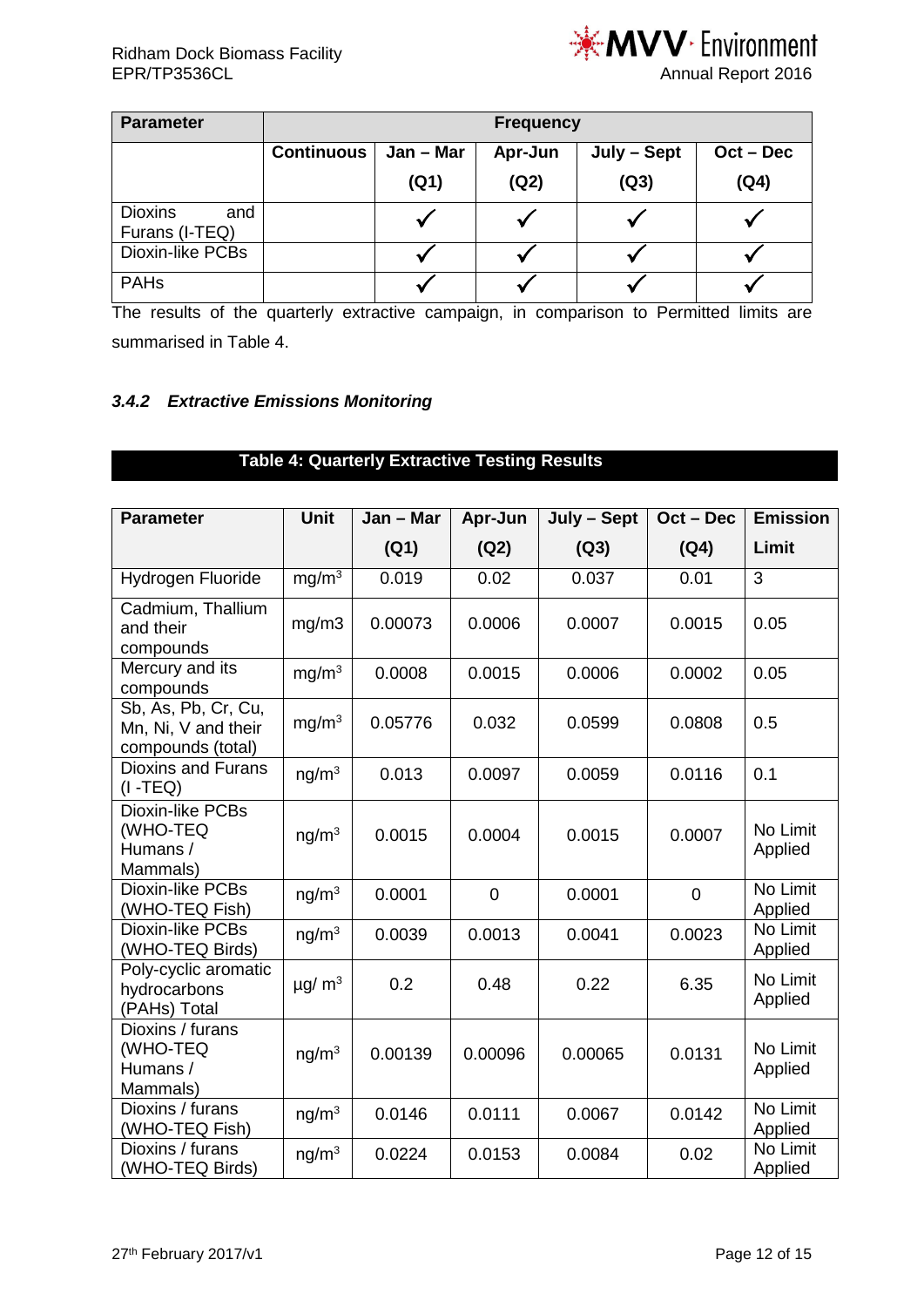

No permit limit breaches were noted during 2016. However, PAH levels, specifically Naphthalene (6.35  $\mu$ g/ m<sup>3</sup>) showed significant variation in Q4.

Naphthalene ( $C_{10}H_8$ ) can be formed from a methane flame in the right conditions but can also be formed the generation of volatiles from wood during the combustion process. If combustion conditions are at their optimum then this component will be at its minimum concentration, however a certain variance will occur due to fluctuations within the process.

A root cause analysis indicates that the  $C_{10}H_8$  level observed was, in all likelihood, caused by fluctuations within the combustion process, due to maintenance works on the wood feeder which required the facility to be operated at a reduced steam flow rate, and the subsequent use of auxiliary burners. The results of the extractive testing carried out shortly after this period of instability could reflect the variation caused by these operational fluctuations.

#### <span id="page-12-0"></span>*3.4.3 Continuous Emissions Monitoring*

The CEMS for the period of 1<sup>st</sup> January 2016 through to 31<sup>st</sup> December 2016 was in service for 100% of the WID operational hours. The equipment is meticulously serviced, maintained, and calibration checks are routinely conducted. The CEM system was retrofitted with a nitrous oxide  $(N_2O)$  sensor in June 2016.

The maximum half hourly average, and daily averages are reported to the Environment Agency monthly via email.

The recorded and reported emissions, from CEMS show no instances of monitored parameters exceeding the emission limit values.

In 2017 CEMS monitoring will continue as required by condition 3.5 and Table S3.1, but will be reported quarterly as required in Table S4.1.

#### <span id="page-12-1"></span>*3.4.4 WID Abnormal Operation*

Table 2 Performance parameters reports that there were no events that constitute WID abnormal operations as defined in Schedule 6 of the Permit (where conditions 2.3.8 to 2.3.11 apply).

With regard to the requirements of the Environmental Permit *'WID abnormal operation' means any technically unavoidable stoppages, disturbances, or failures of the measurement devices*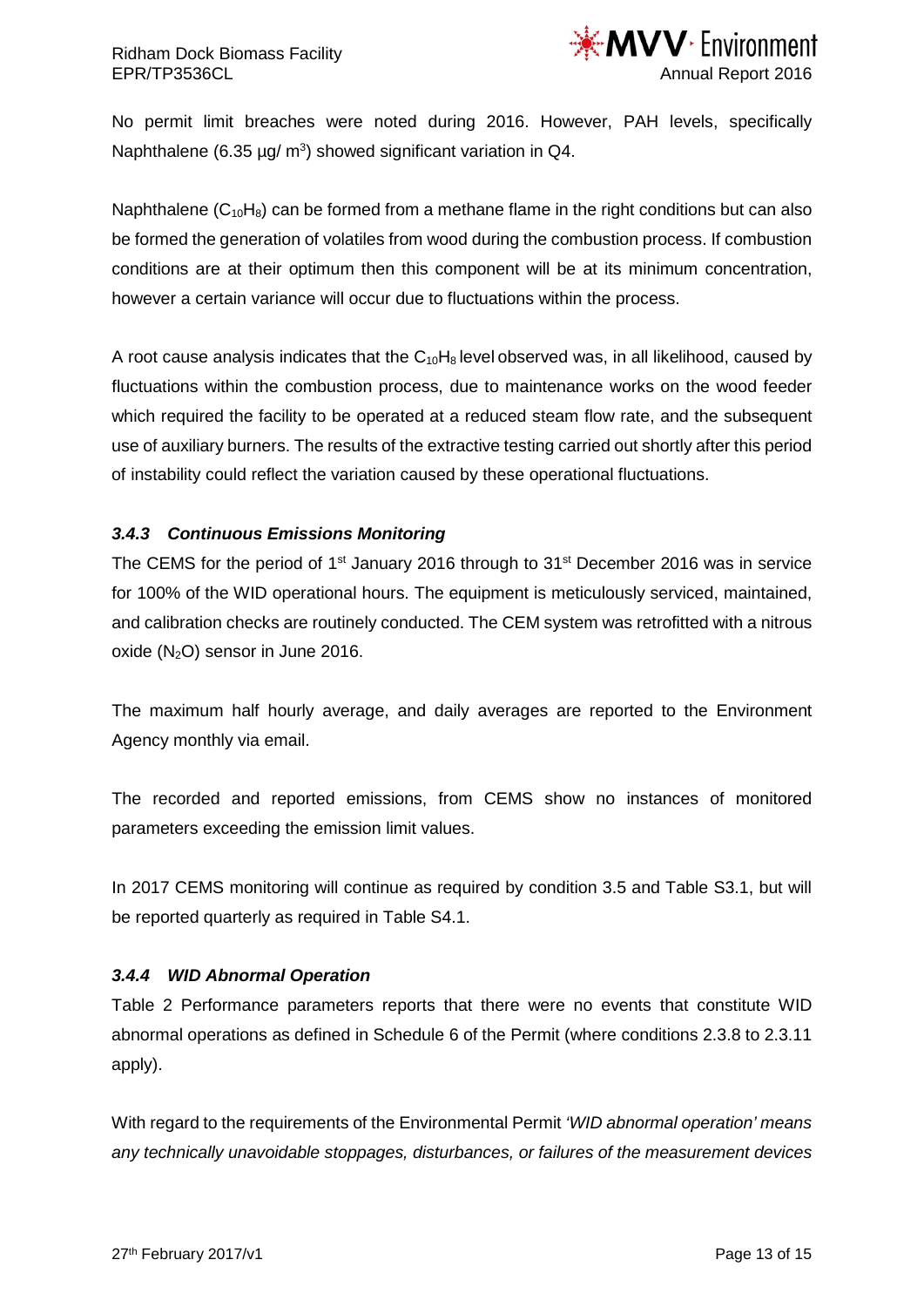

*during which the concentrations in the discharges into the air of the regulated substances may exceed the normal emission limit values.*

The operator is currently discussing the reporting of broader WID abnormal operations i.e. those covered by Conditions 2.3.6 to 2.3.11 (from Articles 6 & 13 of the WID) and has provided a procedure to describe such.

#### <span id="page-13-0"></span>*3.4.5 Annual Mass Emissions*

The annual mass emissions of the continuously monitored parameters are summarised in Table 5 below.

| <b>Month</b>                                                     | NO <sub>x</sub> | co      | SO <sub>2</sub> | HCI     | <b>TOC</b> | $N_2O$    | NH <sub>3</sub> | $PM^3$ |
|------------------------------------------------------------------|-----------------|---------|-----------------|---------|------------|-----------|-----------------|--------|
|                                                                  | (kg)            | (kg)    | (kg)            | (kg)    | (kg)       | (kg)      | (kg)            | (kg)   |
| January                                                          | 16625.3         | 2291.8  | 1491.8          | 815.89  | 5.35       | <b>NR</b> | 572.84          | 33.96  |
| February                                                         | 17075.6         | 2465.9  | 1720.5          | 784.13  | 1.58       | <b>NR</b> | 492.54          | 5.01   |
| March                                                            | 18380.7         | 2444.9  | 1796.2          | 864.83  | 2.7        | <b>NR</b> | 599.10          | 18.87  |
| April                                                            | 13675.3         | 1417.2  | 1355.3          | 611.66  | 2.75       | <b>NR</b> | 492.69          | 6.50   |
| May                                                              | 5178.8          | 773.2   | 1335.1          | 230.12  | 7.11       | <b>NR</b> | 1041.05         | 3.55   |
| June                                                             | 11824.2         | 877.2   | 1426.9          | 527.62  | 0.58       | <b>NR</b> | 82.92           | 2.17   |
| July                                                             | 20702.0         | 1284.8  | 1645.8          | 849.93  | 0.38       | 255.18    | 77.17           | 0.65   |
| August                                                           | 11072.0         | 781.4   | 891.5           | 500.38  | 0.24       | 960.23    | 225.09          | 64.09  |
| September                                                        | 16909.1         | 1114.1  | 1624.3          | 717.23  | 4.8        | 1303.00   | 301.96          | 5.85   |
| October                                                          | 23586.9         | 1696.4  | 1690.9          | 1019.82 | 1.18       | 1525.23   | 121.03          | 3.35   |
| November                                                         | 203107.8        | 1775.6  | 1874.2          | 1044.60 | 0.65       | 1711.8    | 177.65          | 2.70   |
| December                                                         | 24963.6         | 2359.2  | 1928.6          | 1118.25 | 2.24       | 1558.12   | 120.65          | 10.49  |
| <b>Total</b>                                                     | 203101.2        | 19281.6 | 18781.4         | 9084.45 | 29.55      | 7313.57   | 4304.71         | 157.18 |
| Max. quantity<br>based on<br>permit limit -<br>from OPRA<br>2016 | 258000          |         | 64600           | 12900   | 12900      |           |                 | 12900  |

#### **Table 5 : Annual Mass Emissions**

<span id="page-13-1"></span> <sup>3</sup> Particulate Matter